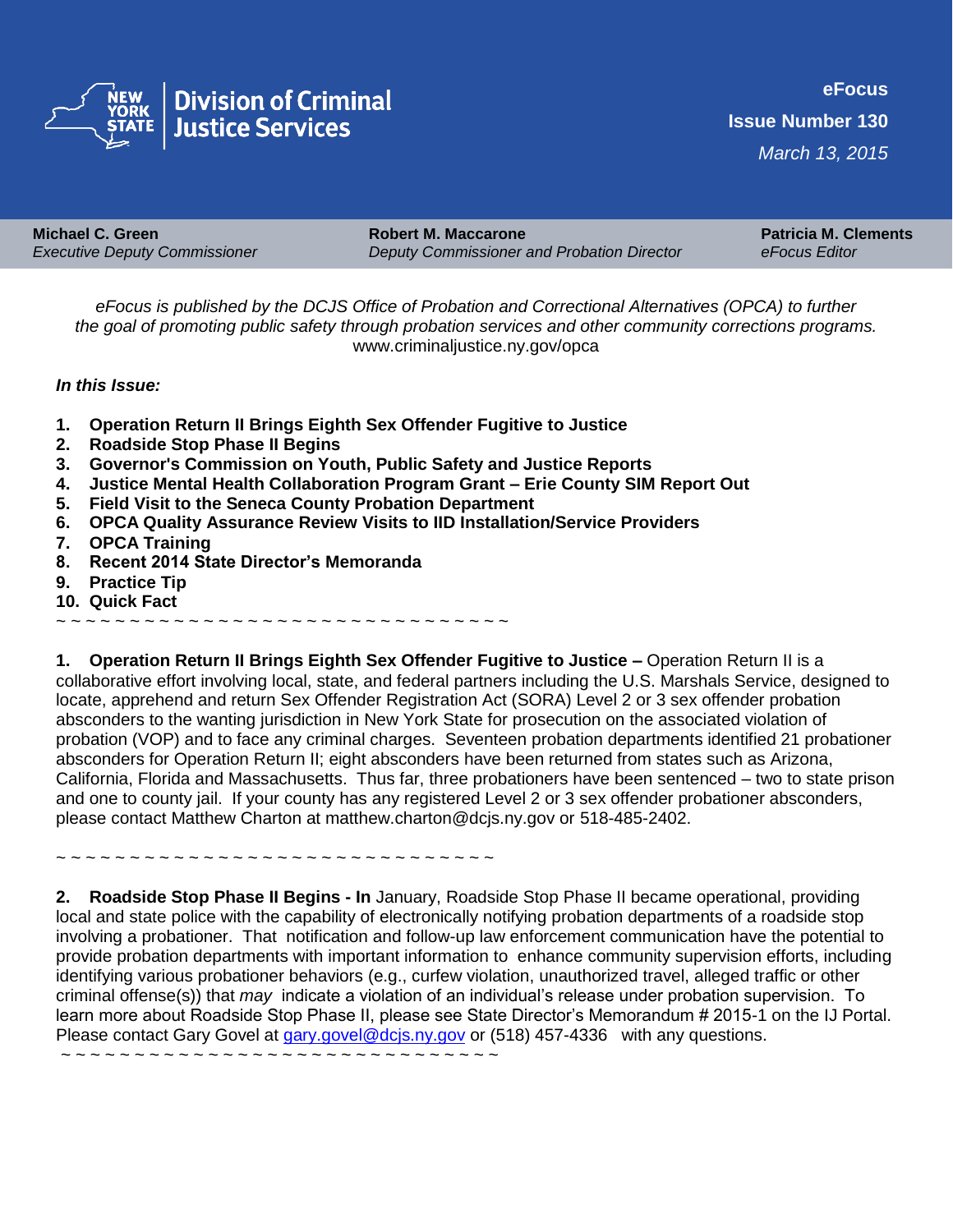**3. Governor's Commission on Youth, Public Safety and Justice Reports--** The Commission delivered its comprehensive report on Jan. 19 following a thorough review of current New York State law and practice in both the criminal and juvenile justice systems, an extensive analysis of national practice input from practitioners across the State through focus groups, interviews, and public hearings and site visits to adult and juvenile confinement settings. The Commission recommended that New York State phase in an increase in the age of juvenile jurisdiction to age 18. This one change should trigger a more comprehensive series of reforms in order to place New York as a national leader in youth justice policy. These reforms would ensure that interventions proven to be effective with adolescents are used for 16- and 17-year-olds, reserve confinement only for those who pose a significant risk to public safety, protect young people through the use of juvenile facilities regardless of the court system in which they are sentenced, create capacity for young people to avoid a lifelong criminal record for one adolescent mistake and provide a rehabilitative response for all minors accused of committing a crime, thereby reducing reoffending and making communities safer. The Commission recommends 38 different reforms which can be found in both the summary and full reports:

Summary:

[https://www.governor.ny.gov/sites/governor.ny.gov/files/atoms/files/ExecutiveSummaryofCommissiononYouth](https://www.governor.ny.gov/sites/governor.ny.gov/files/atoms/files/ExecutiveSummaryofCommissiononYouthPublicSafetyandJusticeRecommendations.pdf) [PublicSafetyandJusticeRecommendations.pdf](https://www.governor.ny.gov/sites/governor.ny.gov/files/atoms/files/ExecutiveSummaryofCommissiononYouthPublicSafetyandJusticeRecommendations.pdf)

Full report:

[https://www.governor.ny.gov/sites/governor.ny.gov/files/atoms/files/ReportofCommissiononYouthPublicSafetya](https://www.governor.ny.gov/sites/governor.ny.gov/files/atoms/files/ReportofCommissiononYouthPublicSafetyandJustice.pdf) [ndJustice.pdf](https://www.governor.ny.gov/sites/governor.ny.gov/files/atoms/files/ReportofCommissiononYouthPublicSafetyandJustice.pdf)

~ ~ ~ ~ ~ ~ ~ ~ ~ ~ ~ ~ ~ ~ ~ ~ ~ ~ ~ ~ ~ ~ ~ ~ ~ ~ ~ ~ ~

**4. Justice Mental Health Collaboration Program Grant – Erie County SIM Report Out** - On Jan. 30, Erie County brought nearly 50 strategic partners together to hear a report out on its Sequential Intercept Mapping exercise, which identified strengths and areas for growth in the interaction of the criminal justice system and the mentally ill. This was the final report out of the 10 JMHCP grant counties selected to participate in this program.

~ ~ ~ ~ ~ ~ ~ ~ ~ ~ ~ ~ ~ ~ ~ ~ ~ ~ ~ ~ ~ ~ ~ ~ ~ ~ ~ ~ ~ ~ ~

**5. Field Visit to the Seneca County Probation Department** - DCJS Deputy Commissioner and Director Robert Maccarone and Executive Deputy Director John Adams recently visited the Seneca County Probation Department. The state director discussed the new supervision rule to include merit credit and juvenile contact substitution components, real-time video reporting technology, the upcoming Caseload Explorer changes and the positive impact of probation work on public safety through such efforts as DNA collection and use of evidence-based practices. The Seneca County Probation Department shared with OPCA that their DNA collection efforts helped solve a serious sex crime and brought closure to a crime victim. This is another example of probation fulfilling its crime fighting and victim advocacy role.

~ ~ ~ ~ ~ ~ ~ ~ ~ ~ ~ ~ ~ ~ ~ ~ ~ ~ ~ ~ ~ ~ ~ ~ ~ ~ ~ ~ ~ ~ ~

**6. OPCA Quality Assurance Review Visits to IID Installation/Service Providers-** Shaina Kern of OPCA recently wrapped up a series of regional site visits to Ignition Interlock Device Installation/Service Providers to help ensure rule compliance with Title 9 NYCRR Part 358. Those visits were to the following counties: Albany, Monroe, Franklin, St. Lawrence, Westchester, Chemung, Broome, Suffolk and Nassau. As part of those visits, Shaina met with both probation and conditional discharge monitors to discuss Leandra's Law, DWI and IID-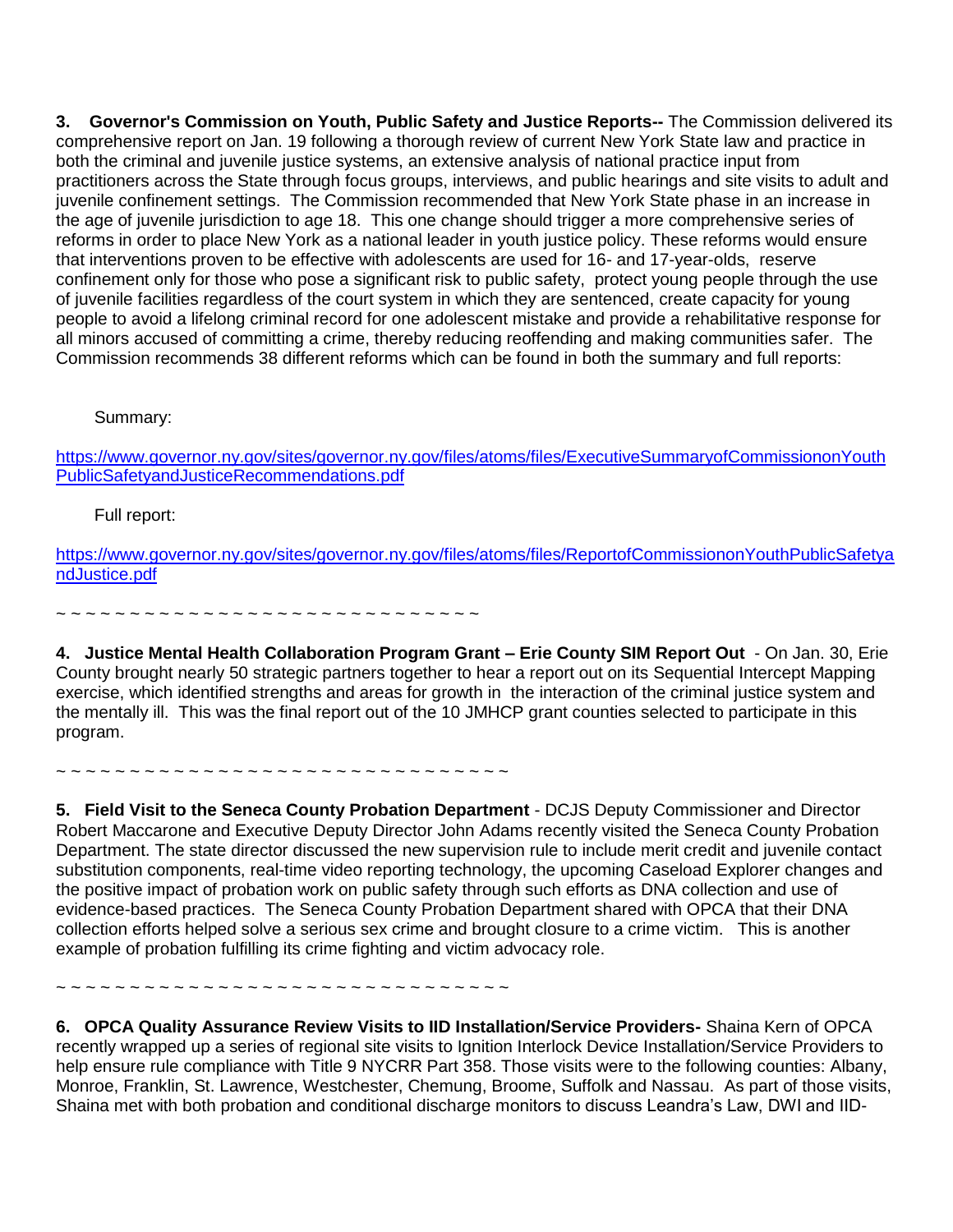related topics. Additionally, many IID Monitors in those counties attended the Installation/Service Provider site visits with Shaina, something we encourage others to consider on future site visits. Please contact Shaina at [Shaina.Kern@dcjs.ny.gov](mailto:Shaina.Kern@dcjs.ny.gov) with any questions.

~ ~ ~ ~ ~ ~ ~ ~ ~ ~ ~ ~ ~ ~ ~ ~ ~ ~ ~ ~ ~ ~ ~ ~ ~ ~ ~ ~ ~ ~ ~

## **7. OPCA Trainings**

OPCA trained a total of 3,504 probation, ATI and Re-entry professionals in 2014. Last year, OPCA provided increased training for the ATI and Re-Entry communities in the cognitive behavior and risk assessment arenas, specifically the National Institute of Corrections (NIC) Thinking for a Change (T4C) cognitive behavioral training, Women's Risk and Need Assessment (WRNA), Offender Workforce Development (OWDS) and NYCOMPAS Risk and Need Assessment Training.

The first OSST/Peace Officer/Fundamentals of Probation Practice Training for 2015 began on March 2 and will continue through March 27. This training would not be possible without the many instructors from the probation community who travel to Albany to share their experiences and expertise with the new probation officers.

The next Peer Advocacy Support Group training is scheduled for March 12 at DCJS in Albany for the Justice Mental Health Collaboration Program (JMHCP) Phase 2 county probation departments. The audience will be members of the probation departments from Erie, Niagara, Onondaga, Orange and Albany counties, their mental health practitioners and MH peer representatives. Representatives from the probation departments in Schenectady, Westchester, Rensselaer, and Monroe counties will also attend... The departments of correction for Monroe and Westchester counties will observe the training.

**¨** On March 5, Shaina Kern of OPCA, along with Monique Magwood of the Office of Justice Court Support and Niagara Falls City Court Chief Judge Mark A. Violante presented at the New York Association of Drug Treatment Court Professionals (NYADTCP) on "DWIs in Town and Village Courts".

**¨** OPCA conducted the *2015 Annual Probation Executive Leadership Training* in Albany on Feb. 23 and 24. This is required training for new -probation directors, who this year included directors from Cayuga, Chautauqua, and Albany counties. Thank you to all who participated and made this year's training successful.

**¨** The OPCA ATI Unit conducted a series of webinars in January and February to address standardized milestones for defender-based advocacy programs, community service and pre-trial service programs. ~ ~ ~ *~ ~ ~ ~ ~ ~ ~ ~ ~ ~ ~ ~ ~ ~ ~ ~ ~ ~ ~ ~ ~ ~ ~ ~ ~ ~ ~ ~*

## **8. Recent 2014 State Director's Memoranda**

 **SDM 2015-1 Roadside Stop Phase II—Issued Jan. 6, 2015**

## **SDM 2015-2 Real Time Video Reporting —Issued, Jan. 22, 2015**

 All State Director's Memoranda are available online via the IJ Portal. To access them, log on to the IJ Portal, and click on Resources, Reference Library, Probation and Director's Memoranda. *~ ~ ~ ~ ~ ~ ~ ~ ~ ~ ~ ~ ~ ~ ~ ~ ~ ~ ~ ~ ~ ~ ~ ~ ~ ~ ~ ~ ~ ~*

**9. Practice Tip:** As you will recall, through Chapter 491 of the Laws of 2012, CPL 510.30 was revised to require criminal courts to consider an arrested individual's history of use or possession of firearms, and any violation of an order of protection issued by *any* court for the protection of a member or members of the same family or household as such term is defined in CPL 530.11(1), whether or not the order is currently in effect,